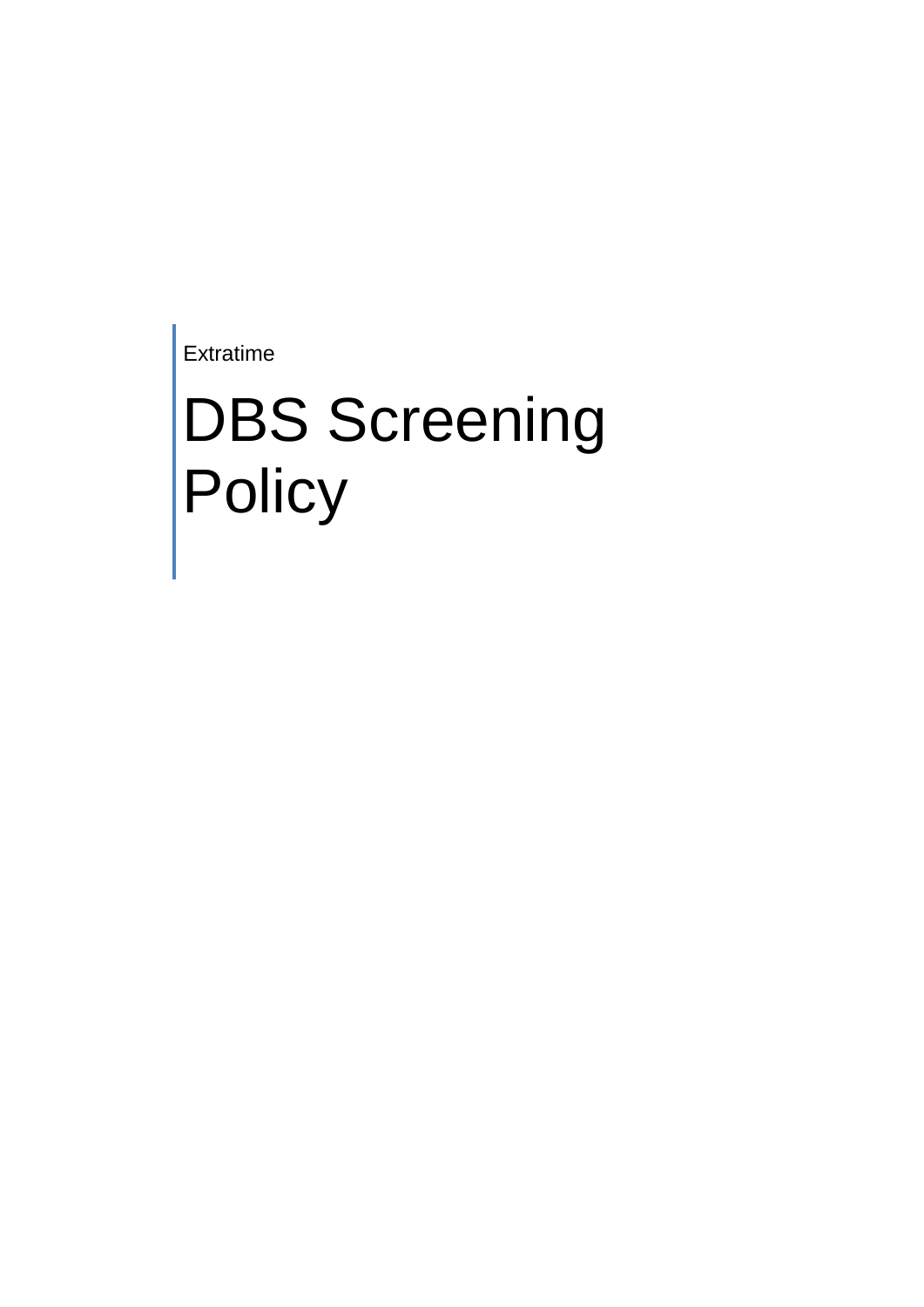

# **CONTENTS PAGE**

| 1.  |                                                   |  |
|-----|---------------------------------------------------|--|
| 2.  |                                                   |  |
| 3.  |                                                   |  |
| 4.  |                                                   |  |
| 5.  |                                                   |  |
| 5.1 |                                                   |  |
| 5.2 |                                                   |  |
| 6.  |                                                   |  |
| 7.  | STORAGE, HANDLING, USE, RETENTION AND DISPOSAL OF |  |
| 7.1 |                                                   |  |
| 7.2 |                                                   |  |
| 7.3 |                                                   |  |
| 7.4 |                                                   |  |
| 7.5 |                                                   |  |
| 8.  |                                                   |  |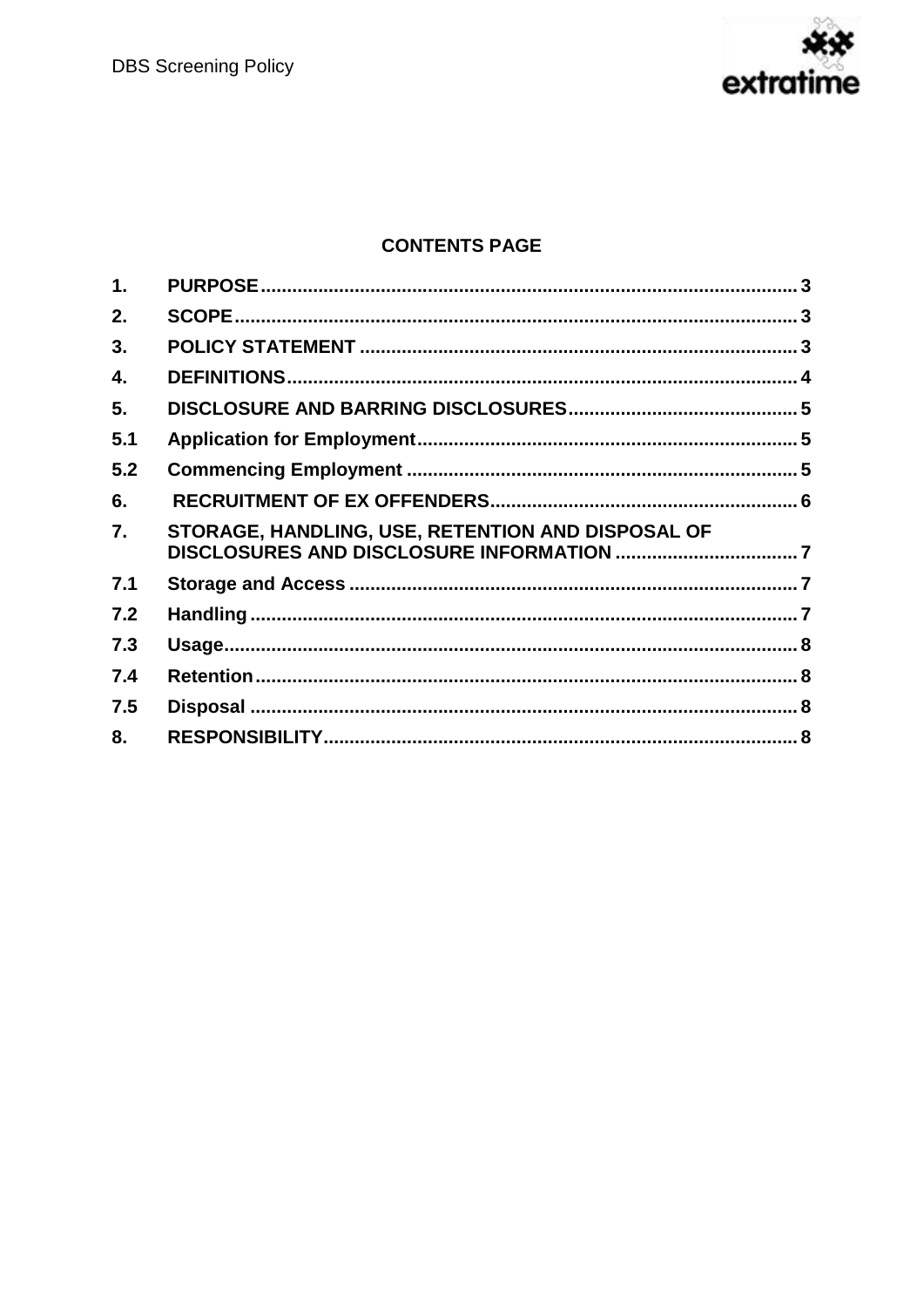

# <span id="page-2-0"></span>**1. PURPOSE**

To provide details of the Disclosure and Barring Service (DBS) screening process within Extratime for positions involving regular contact with children and young people or a vulnerable client group. It also contains a policy statement on the recruitment of ex offenders and the correct handling and safekeeping of disclosure information. This policy should be read in conjunction the Safer Recruitment and Selection Policy and the Recruitment of Ex Offenders Policy.

This policy is for guidance only and does not form part of the contract of employment. Employees should familiarise themselves with the provisions of this policy. The charity may deviate from or make amendments to this set policy from time to time and at its sole discretion where the result in treatment to the employee is no less fair or where it is appropriate in the circumstances of the case. This policy may also be discontinued if it becomes impracticable for either party to continue with it.

#### <span id="page-2-1"></span>**2. SCOPE**

All applicants for relevant established, voluntary or temporary employment, as detailed in this policy, and all existing employees who are being transferred to relevant employment from other duties, irrespective of previous positions held.

#### <span id="page-2-2"></span>**3. POLICY STATEMENT**

Due to the nature of our organisation, in depth vetting and verification are required, which involve Enhanced DBS checks. As an organisation using the DBS service to assess applicants' suitability for positions of trust, Extratime complies fully with the DBS Code of Practice and undertakes to treat all applicants for positions fairly. It undertakes not to discriminate unfairly against any subject of a Disclosure on the basis of a conviction or other information revealed. A copy of the DBS Code of Practice can be obtained from the office.

<span id="page-2-3"></span>As all posts within Extratime can involve regular contact and/or direct work with children, young people or vulnerable adults, Extratime will require all applicants to disclose 'unspent' criminal convictions as part of their application. Extratime will advise applicants at the time when they first submit their application, the extent and depth of the vetting they will be subjected to, before the role can be offered to them. This will enable any person who objects to the vetting process, for whatever reason, to withdraw their application early on in the recruitment process. Successful applicants will be required to consent to subsequent enhanced DBScheck during employment as deemed appropriate by Extratime or regulatory bodies.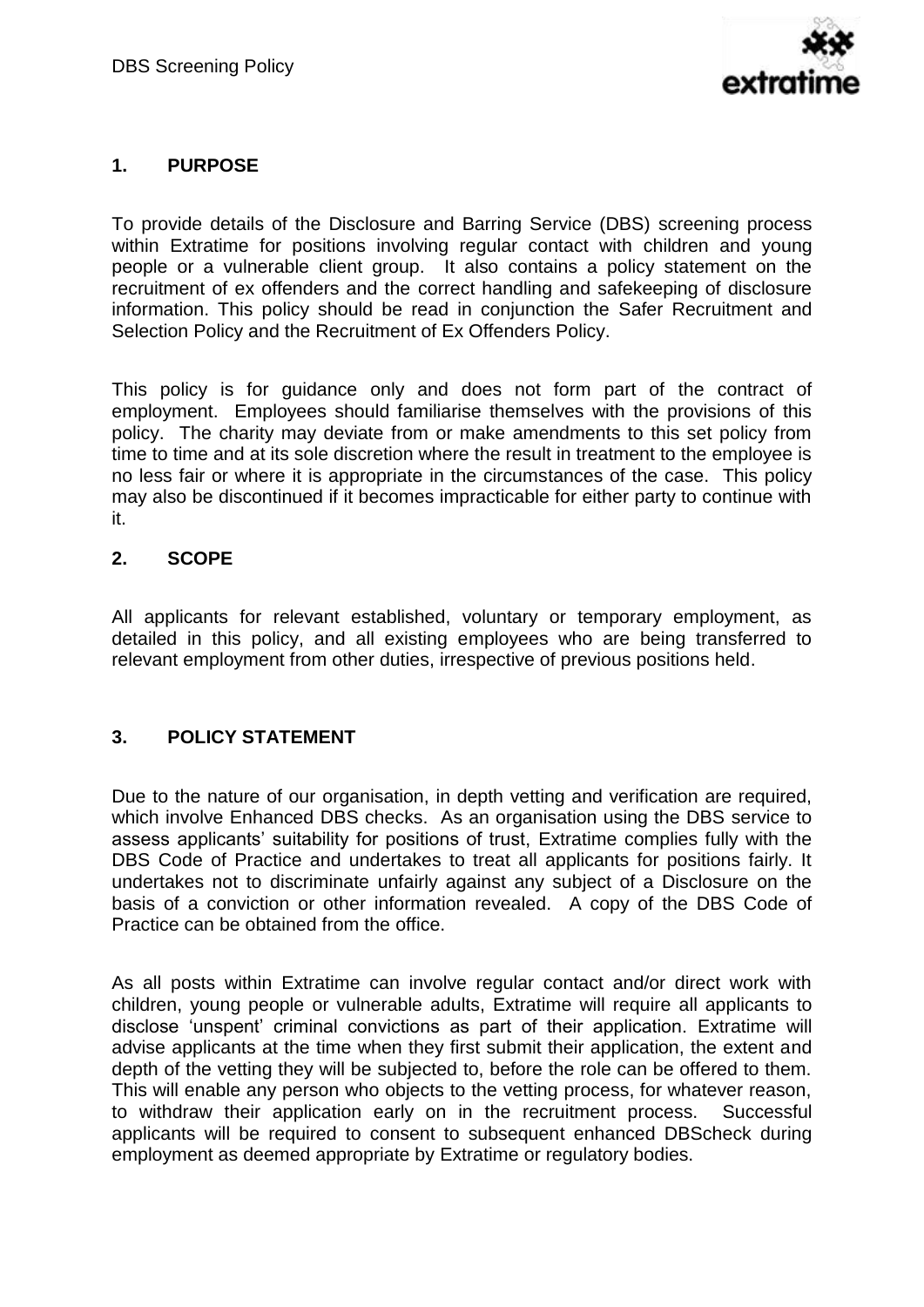

# **4. DEFINITIONS**

#### **4.1 Rehabilitation of Offenders Act 1974**

The Rehabilitation of Offenders Act 1974 provides that ex-offenders are not required to disclose to prospective employers, convictions defined as 'spent' under the Act unless, as in the case of an organisation like extratime, where the person is applying for a position involving regular contact with young people or a vulnerable client group to which the Exceptions Order to the Act applies. The Act does define time periods after which different types of convictions become spent. It also makes it illegal for employers to discriminate against an ex offender on the grounds of a spent conviction. The fact that a person has a spent conviction (as per the Rehabilitation of Offenders Act 1974) will not be grounds for Extratime refusing to engage that person; this will depend on the nature of the position and the circumstances and background of the offence(s) and the relevance to the post in question.

#### **4.2 Rehabilitation of Offenders Act 1974 (Exceptions) (Amendment) Order 2002**

Extratime is exempt from the provisions of the Rehabilitation of Offenders Act 1974 by virtue of the Rehabilitation of Offenders Act 1974 (Exceptions) (Amendment) Order 2002 for positions involving regular contact with children, young people or a vulnerable client group. Applicants for these positions are not therefore statutorily excused from the obligation to disclose spent convictions where a question is asked in order to assess their suitability for work. Failure to disclose a spent conviction will be considered proper grounds for that person to be refused employment or engagement.

Two DBS checks (standard and enhanced) are available in cases where an employer is entitled to ask exempted questions under the Exceptions Order to the Rehabilitation of Offenders Act (ROA) 1974:

#### **4.2.1 Standard Disclosure**

Standard Disclosures show current and spent convictions, cautions, reprimands and warnings held on the Police National Computer. If a position involves working with children, the DBS check will indicate whether information is held on twogovernment lists of those who are banned from working with children or the vulnerable.

#### **4.2.2 Enhanced Disclosure**

Jobs that involve caring for, supervising or being in sole charge of children or adults require an enhanced DBS check (previously called an enhanced CRB check).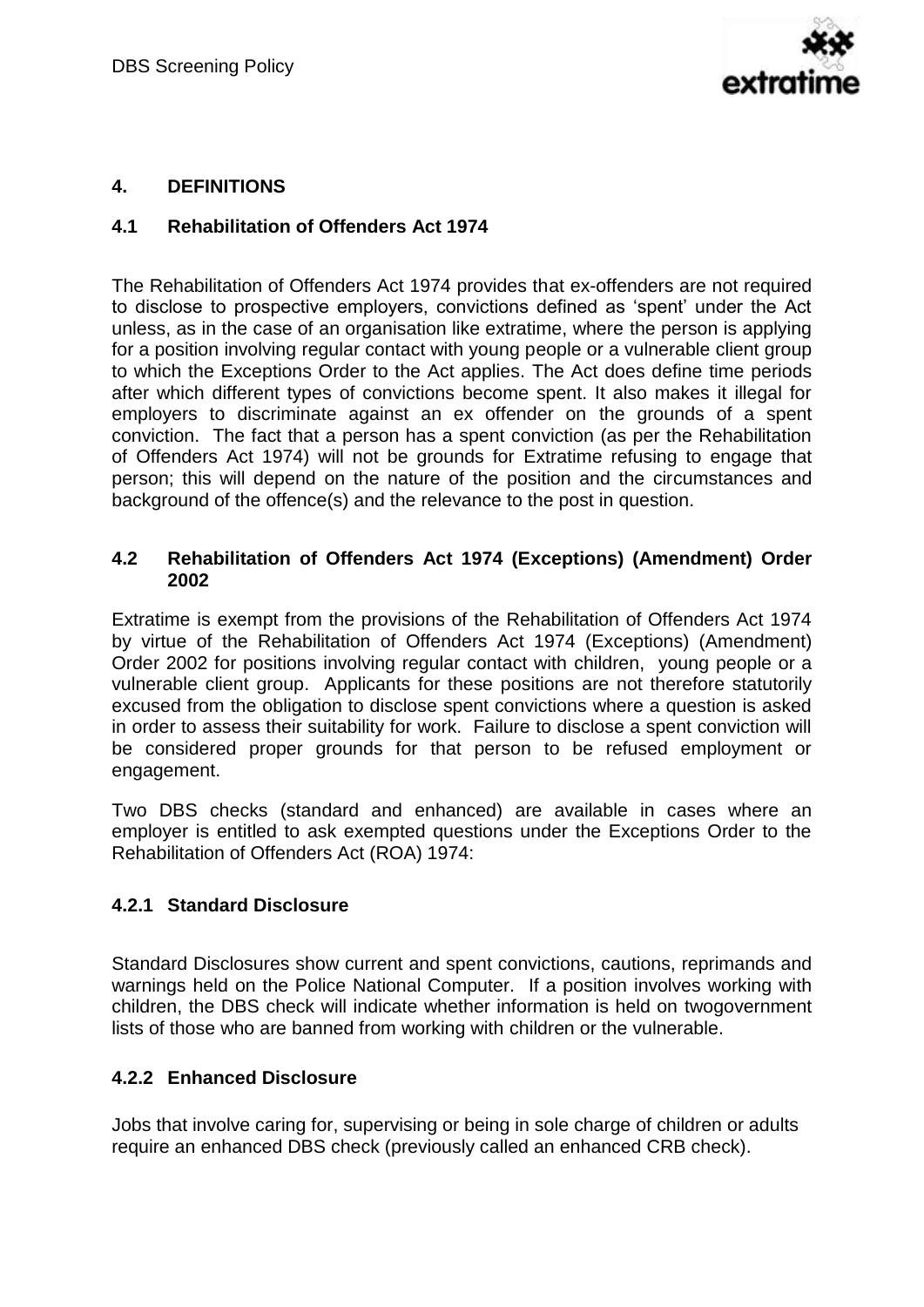

This includes checking whether someone is included in the 2 DBS 'barred lists' (previously called ISA barred lists) of individuals who are unsuitable for working with:

- children
- adults

# <span id="page-4-0"></span>**5. DISCLOSURE AND BARRING CHECKS**

As all posts within Extratime involve working with children, young people or vulnerable adults and/or are those in positions of trust, all convictions must be declared, as applicants who are to be offered positions within Extratime will be subject to a request for an Enhanced Disclosure and Barring Check (DBS) Disclosure. This is to enable Extratime to make more informed recruitment decisions and ensure the safety of children and young people it works with. If an employee acquires a criminal conviction during the course of their employment, they are obliged to declare it immediately to their line manager.

Extratime is a Registered Body for the purposes of applying to the DBS for Disclosures, and under this process, the Operations Director has overall responsibility (i.e. is the "Lead Countersignatory"), and senior members of management are also able to countersign applications for Disclosures (i.e. as a "Countersignatory"). Extratime will at all times comply with the obligations of the DBS's Code of Practice.

Disclosure and Barring checks will be renewed every three years – this is at the discretion of Extratime and is not a legal obligation.

# <span id="page-4-1"></span>**5.1 Application for Employment**

All applicants for vacancies will be required to complete and sign Extratime's Application Form as detailed in the Recruitment and Selection Policy. The Application Form contains an acknowledgement that misrepresentation or failure to disclose material facts will constitute grounds for dismissal or withdrawal of offer of employment.

Applicants may also be asked to provide information which can only be supplied by them (i.e. for DBS Checks). In this event, particular care will be taken to ensure that the information supplied is genuine and accurate.

#### <span id="page-4-2"></span>**5.2 Commencing Employment or Voluntary work**

If an employee/volunteer is commencing their employment/voluntary placement before the DBS screening process has been concluded and the results judged to be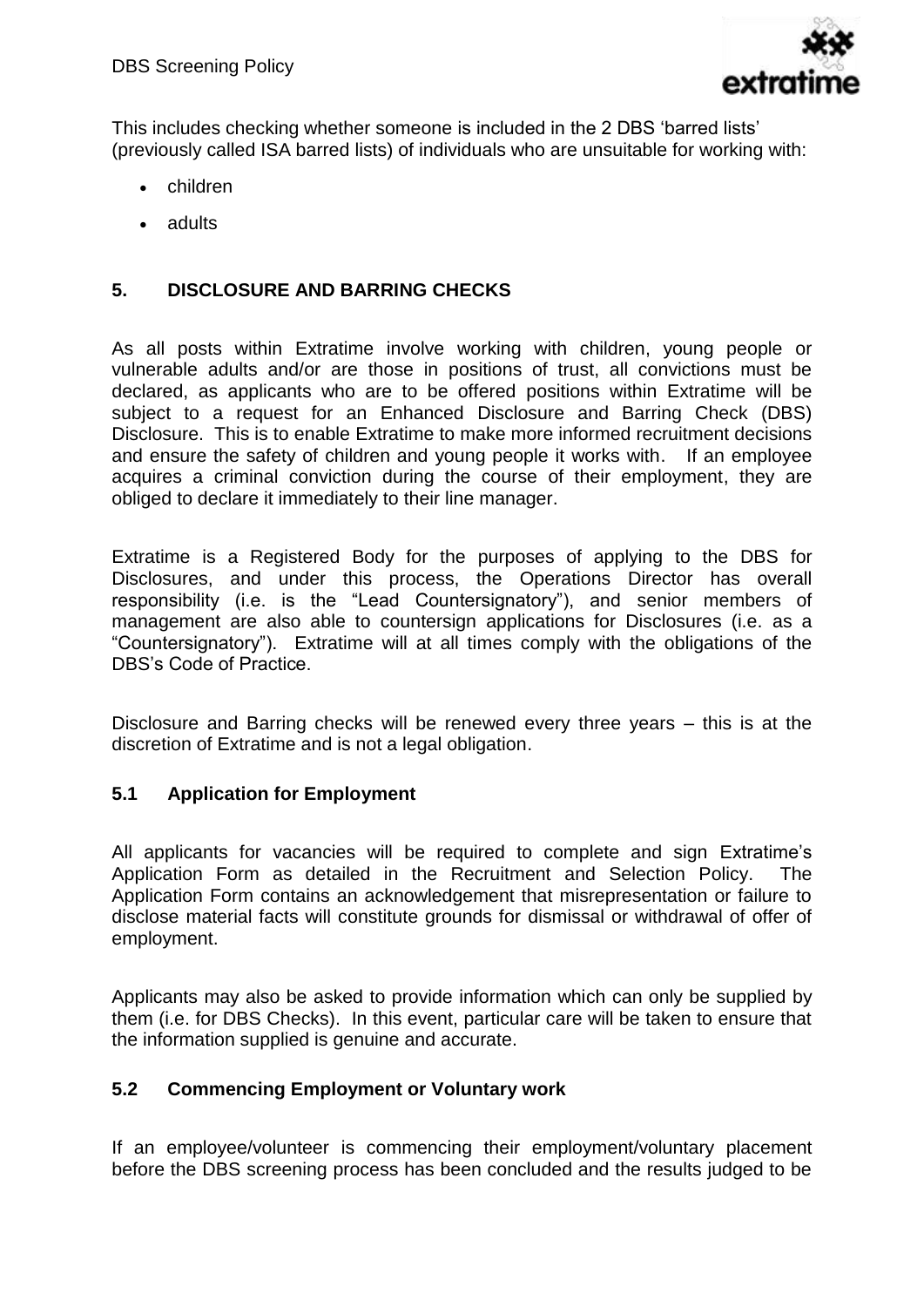

satisfactory, managers are responsible for ensuring that close supervision is observed at all times.

In no circumstances will employment or a voluntary placement be confirmed, or the screening process be considered complete, until written confirmation of all checks has been received. All offers of employment and voluntary placements are made subject to this condition.

# <span id="page-5-0"></span>**6. RECRUITMENT OF EX OFFENDERS**

The Rehabilitation of Offenders Act 1974 provides that ex-offenders are not required to disclose to prospective employers, convictions defined as 'spent' under the Act (unless the post is covered by the Exceptions Order, see point 4.2). The Act defines time periods after which different types of convictions become spent. It also makes it illegal for employers to discriminate against an ex offender on the grounds of a spent conviction. Posts within Extratime are covered by the Exceptions Order.

Extratime demonstrates its commitment to the fair treatment of its staff, potential staff or users of its services, as stated in the Equality and Diversity Policy, by:

- making this Policy available, on request, to all Disclosure Applicants at the outset of the recruitment process;
- actively promoting equality of opportunity for all with the right mix of talent, skills and potential and welcome applications from a wide range of candidates, including those with criminal records. We select all candidates for interview based on their skills, qualifications and experience;
- ensuring application forms, job adverts and recruitment details contain a statement that a Disclosure will be requested in the event of the individual being offered the position;
- requiring candidates to provide details of their criminal record with the initial application. We guarantee that this information is only seen by those who need to see it as part of the recruitment process;
- informing applicants for voluntary or paid positions that, as the nature of the work within Extratime involves regular contact with children, young people and vulnerable adults, the organisation is allowed to ask questions about applicants' entire criminal record, not just those convictions that are considered 'spent' as defined in the Rehabilitation of Offenders Act 1974;
- ensuring that all those in Extratime who are involved in the recruitment process have been suitably trained to identify and assess the relevance and circumstances of offences. We also ensure that they have received appropriate guidance and training in the relevant legislation relating to the employment of ex-offenders, e.g. the Rehabilitation of Offenders Act 1974.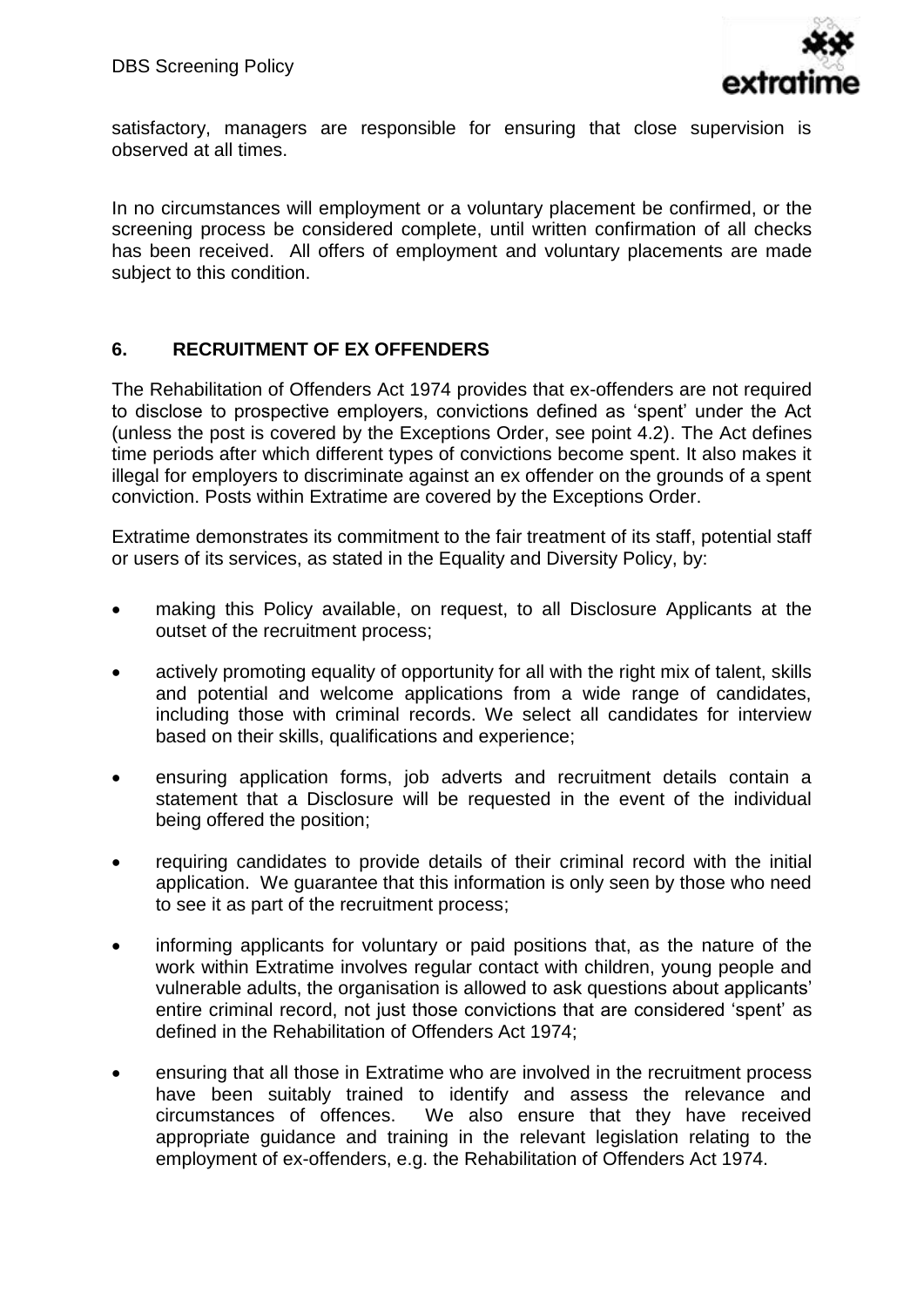

- ,ensuring that an open and measured discussion takes place at interview, or in a separate discussion on the subject of any offences or other matter that might be relevant to the position. Candidates will be informed that failure to reveal information that is directly relevant to the position sought could lead to the withdrawal of an offer of employment;
- making every subject of a DBS check aware of the existence of the DBS Code of Practice and making a copy available on request;
- undertaking to discuss any matter revealed in a Disclosure with the person seeking the position before withdrawing a conditional offer of employment.

Having a criminal record will not necessarily bar an individual from working with Extratime. This will depend on the nature of the position and the circumstances and background of the offence(s) and the relevance to the post in question.

#### <span id="page-6-0"></span>**7. STORAGE, HANDLING, USE, RETENTION AND DISPOSAL OF DISCLOSURES AND DISCLOSURE INFORMATION**

As an organisation using the Disclosure and Barring Service (DBS), Extratime complies fully with the DBS Code of Practice regarding the correct handling, use and storage, retention and disposal of Disclosures and Disclosure Information. It also complies fully with its obligations under the Data Protection Act (Data Protection Policy) and other relevant legislation pertaining to the safe handling, use, storage, retention and disposal of Disclosure information.

#### <span id="page-6-1"></span>**7.1 Storage and Access**

Disclosure information is never kept on an applicant's personnel file, but is kept separately and securely in a lockable cabinet with access controlled and limited to those who are entitled to see it as part of their duties. A record will be maintained of all those to whom disclosure information has been revealed.

# <span id="page-6-2"></span>**7.2 Handling**

In accordance with section 124 of the Police Act 1997, Disclosure information is only passed to those who are authorised to receive it in the course of their duties. We maintain a record of all those to whom Disclosures or Disclosure information has been revealed and we recognise that it is a criminal offence to pass this information to anyone who is not entitled to receive it.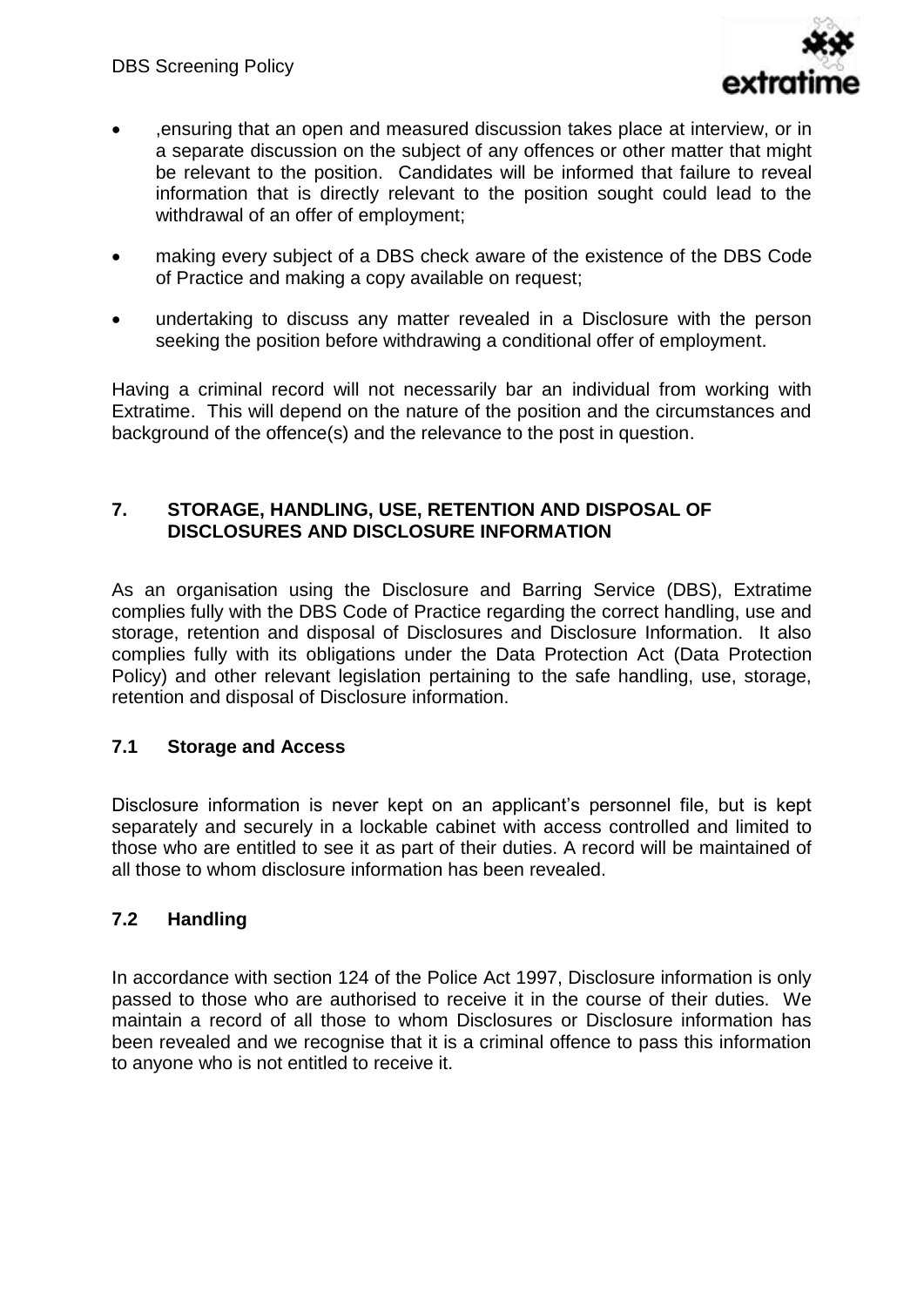

# <span id="page-7-0"></span>**7.3 Usage**

Disclosure information is only used for the specific purpose for which it was requested and for which the applicant's full consent has been given.

# <span id="page-7-1"></span>**7.4 Retention**

Once a recruitment decision has been made, we do not keep Disclosure information for any longer than is absolutely necessary. This is generally for a period of up to six months, to facilitate the consideration and resolution of any disputes or complaints. If, in very exceptional circumstances, it is considered necessary to keep Disclosure information for longer than six months, we will consult the DBS about this and will give full consideration to the Data Protection and Human Rights of the individual. Throughout this time, the usual conditions regarding safe storage and strictly controlled access will prevail. However, the office will maintain a record of the following information relating to the Disclosure:

- Date of issue;
- Name of the subject;
- Type (Enhanced);
- Position for which the Disclosure was requested;
- Unique reference number;
- Recruitment decision taken.

#### <span id="page-7-2"></span>**7.5 Disposal**

Once the retention period has elapsed, any Disclosure Information will be immediately destroyed by secure means, i.e. by shredding. Photocopies or other image of the Disclosure or any copy or representation of the contents of a Disclosure will also be destroyed.

### <span id="page-7-3"></span>**8. RESPONSIBILITY**

All those persons referred to within the scope of this policy are required to be familiar with the terms of this policy.